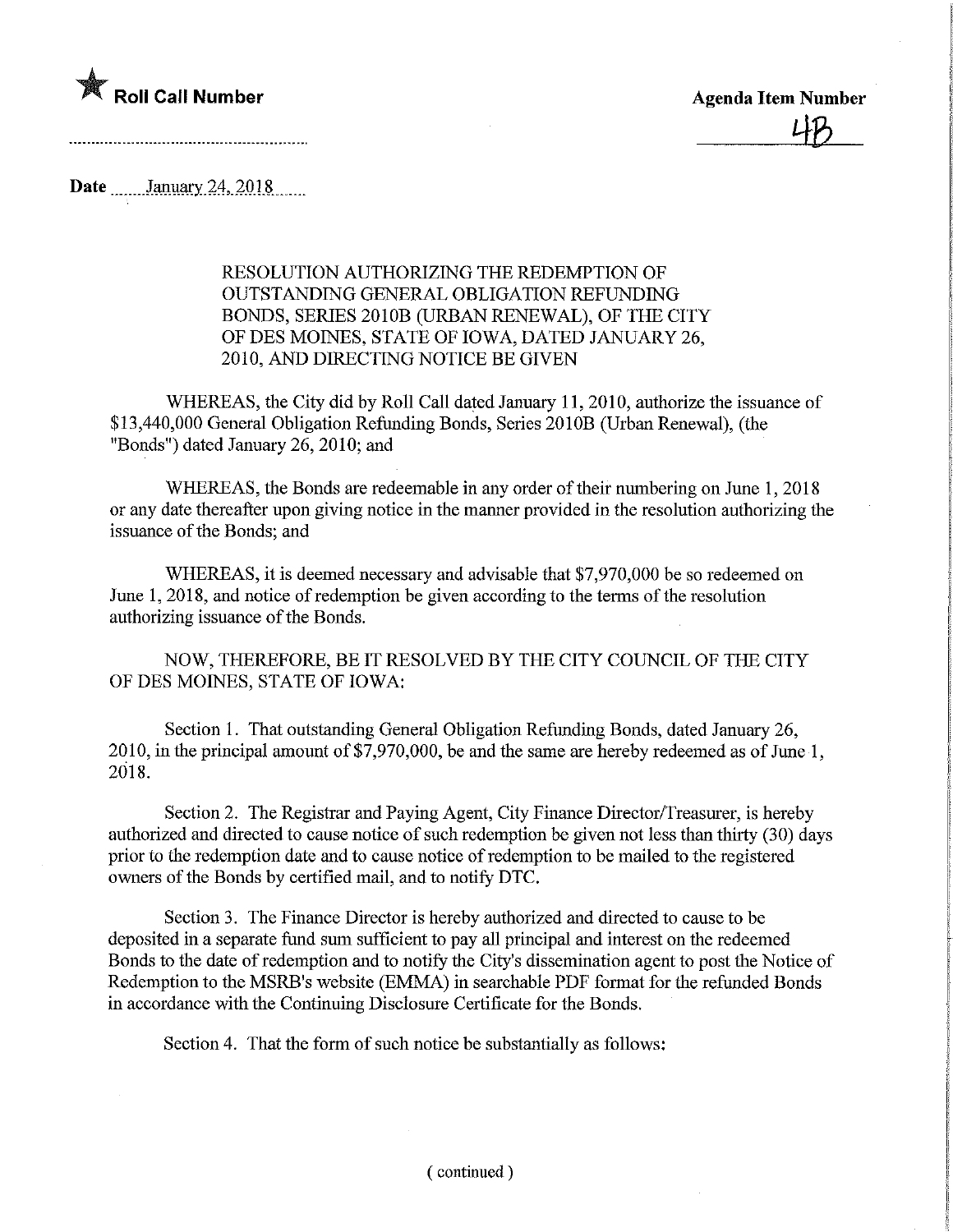

## Date January 24, 2018

## NOTICE OF THE CALL OF BONDS FOR REDEMPTION TO THE HOLDERS OF THE FOLLOWING DESCRIBED BONDS:

Please take notice that the Bonds described below have been called for redemption. Owners of the Bonds should present their Bonds for payment on the redemption date.

Issuer: City of Des Moines, State of Iowa

Original Issue Amount: \$13,440,000

Bond Issue: General Obligation Refunding Bonds, Series 2010B (Urban Renewal)

Dated Date: January 26, 2010

Redemption Date: June 1, 2018

Redemption Price: At par, plus accrued interest

## Bonds Called for Redemption

| <b>CUSIP</b><br><b>Numbers</b> | Principal<br>Amount | Interest<br>Rate | Maturity<br>June 1st |
|--------------------------------|---------------------|------------------|----------------------|
| 2500924 V2                     | \$1,190,000         | 4.000%           | 2019                 |
| 250092 4 W0                    | \$1,245,000         | 4.000%           | 2020                 |
| 2500924X8                      | \$1,300,000         | 4.000%           | 2021                 |
| 2500924Y6                      | \$1,350,000         | 4.000%           | 2022                 |
| 250092 4 Z3                    | \$1,410,000         | 4.000%           | 2023                 |
| 250092 5 A7                    | \$1,475,000         | 4.000%           | 2024                 |

No representation is made as to the accuracy of the CUSIP numbers printed herein or on the Bonds.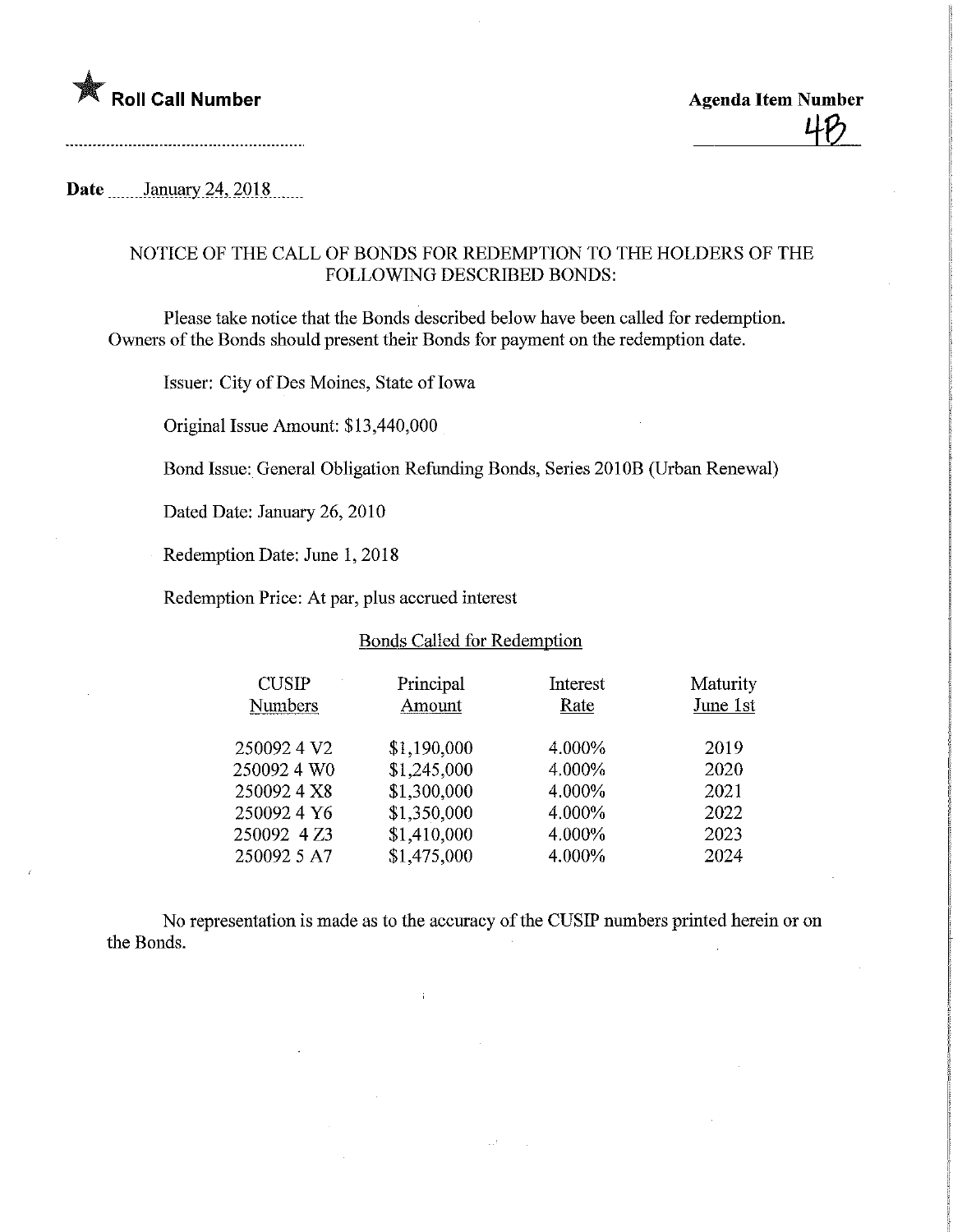

 $\begin{array}{c}\n\text{Roll Call Number} \\
\hline\n\end{array}$ 

Date \_\_\_\_\_\_ January 24, 2018

The above Bonds should be presented to the City Finance Director/Treasurer, Des Moines, Iowa. This represents a full call of the outstanding obligations. All interest will cease to accrue on the Redemption Date.

> CITY FINANCE DIRECTOR/TREASURER, Des Moines, Iowa

(End of Notice)